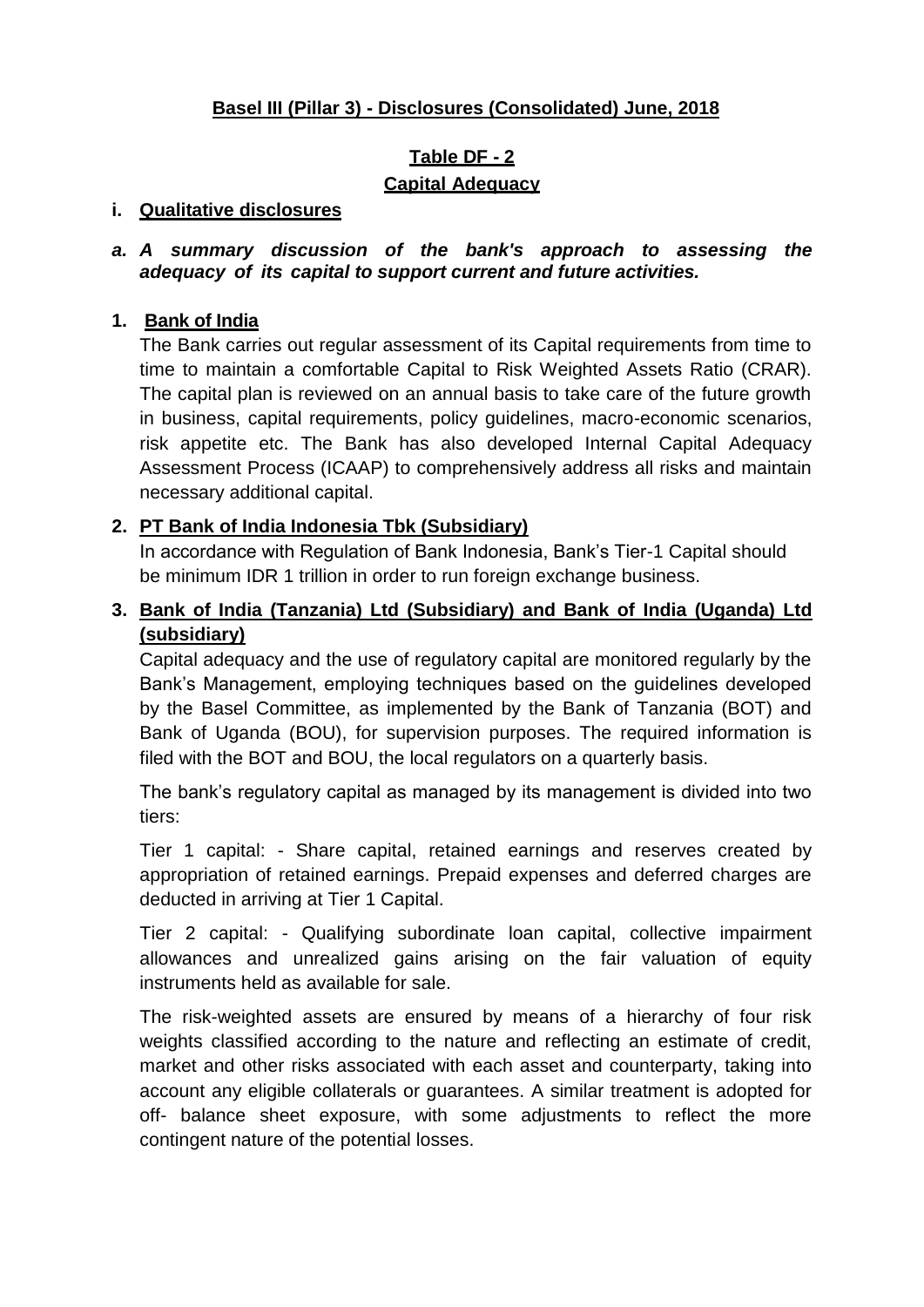# **4. Bank of India (New Zealand) Ltd (Subsidiary)**

Capital adequacy and the use of regulatory capital are monitored regularly by the Bank's Management, employing techniques based on the guidelines of the Reserve Bank of New Zealand (RBNZ), for supervision purposes. The required information is disclosed in General Disclosure Statement on quarterly basis. The bank's regulatory capital as managed by its management solely consists of Tier 1 **Capital** 

Tier 1 capital: - Share capital, retained earnings and reserves created by appropriation of retained earnings

The risk-weighted assets are ensured by means of a hierarchy of five risk weights classified according to the nature and reflecting an estimate of credit, market and other risks associated with each asset and counterparty, taking into account any eligible collaterals or guarantees. A similar treatment is adopted for off-balance sheet exposure.

# **5. Bank of India (Botswana) Ltd**

The bank's regulatory capital as managed by its management is divided into two tiers:

Tier 1 Capital: - Share capital, retained earnings and reserves (now loss for the subsidiary) created by appropriation of retained earnings. Prepaid expenses and deferred charges are deducted in arriving at Tier 1 Capital.

Tier 2 Capital: -Qualifying subordinate loan capital, collective impairment allowances i.e, provision on standard assets and unrealized gains arising on the fair valuation of equity instruments held as available for sale.

|                                                                                                   | (In INR Mn)   |
|---------------------------------------------------------------------------------------------------|---------------|
|                                                                                                   | <b>Amount</b> |
| (b) Capital requirements for credit risk:                                                         | 2,34,880.00   |
| Portfolios subject to standardized approach<br>⋗                                                  |               |
| Securitisation exposures                                                                          |               |
| (c) Capital requirements for market risk: Standardized duration<br>approach;                      | 19,990.00     |
| $\triangleright$ Interest rate risk                                                               | 11,676.93     |
| $\triangleright$ Foreign exchange risk (including gold)                                           | 335.42        |
| $\triangleright$ Equity risk                                                                      | 7,974.50      |
| (d) Capital requirements for operational risk: Basic Indicator Approach                           | 27,170.00     |
| (e) Common Equity Tier 1, Tier 1 and Total Capital ratios:<br>For the top consolidated group; and |               |
| Common Equity Tier 1 Capital (CET 1)<br>➤                                                         | 8.71%         |
| Tier 1 Capital (T 1)<br>➤                                                                         | 8.84%         |
| <b>Total Capital Ratio</b>                                                                        | 12.09%        |

# **ii. Quantitative disclosures:-**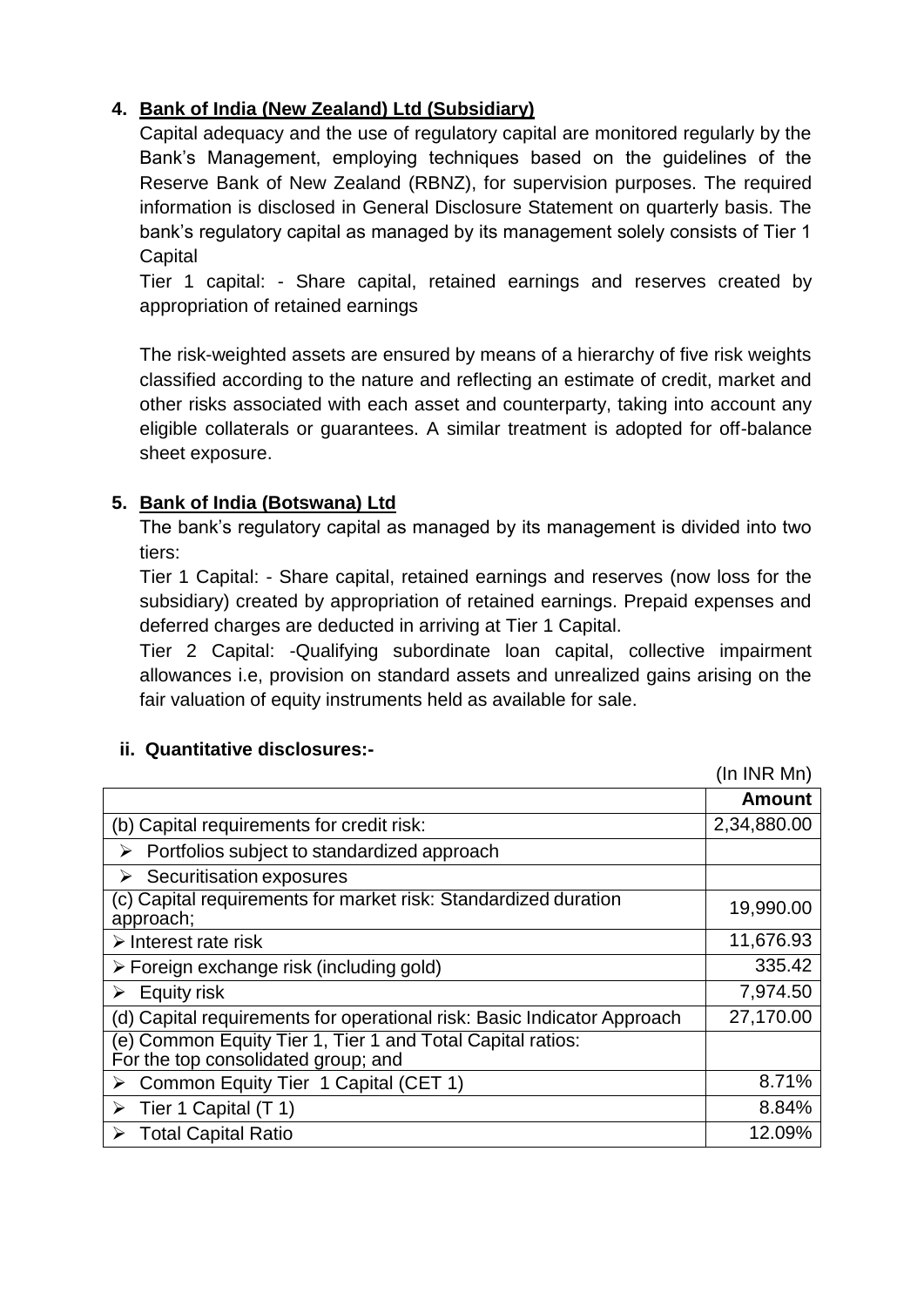# **Table DF 3 - Credit risk General disclosures for all banks**

## **i. Qualitative Disclosures**

- **a. The general qualitative disclosure requirement with respect to credit risk, including:**
- **Definition of past due and impaired (for accounting purposes)**

# **1.0 Bank of India**

The Bank follows Reserve Bank of India regulations, which are summed up below:

## **1.1 Non-performing Assets**

An asset, including a leased asset, becomes non-performing when it ceases to generate income for the bank.

A non-performing asset (NPA) is a loan or an advance where;

- Interest and/ or installment of principal remain overdue for a period of more than 90 days in respect of a term loan,
- the account remains 'out of order' as indicated below, in respect of an Overdraft/Cash Credit (OD/CC),
- The bill remains overdue for a period of more than 90 days in the case of bills purchased and discounted,
- The installment of principal or interest thereon remains overdue for two crop seasons for short duration crops,
- The installment of principal or interest thereon remains overdue for one crop season for long duration crops.
- The amount of liquidity facility remains outstanding for more than 90 days, in respect of a securitization transaction undertaken in terms of guidelines on securitization dated February 1, 2006.
- Bank should classify an account as NPA only if the interest charged during any quarter is not serviced fully within 90 days from the end of the quarter.
- A loan for infrastructure/non-infrastructure project will be classified as NPA during any time before commencement of commercial operations as per record of recovery (90 days overdue) unless it is restructured and becomes eligible for classification as "Standard Asset"
- A loan for an infrastructure project will be classified as NPA if it fails to commence commercial operations within two years from original DCCO, even if it is regular as per record of recovery, unless it is restructured and becomes eligible for classification as "Standard Asset"
- A loan for a non-infrastructure project will be classified as NPA if it fails to commence commercial operations within twelve months from original DCCO, even if it is regular as per record of recovery, unless it is restructured and becomes eligible for classification as "Standard Asset"

# **1.2 'Out of Order' status**

An account is treated as 'out of order' if the outstanding balance remains continuously in excess of the sanctioned limit/drawing power. In cases where the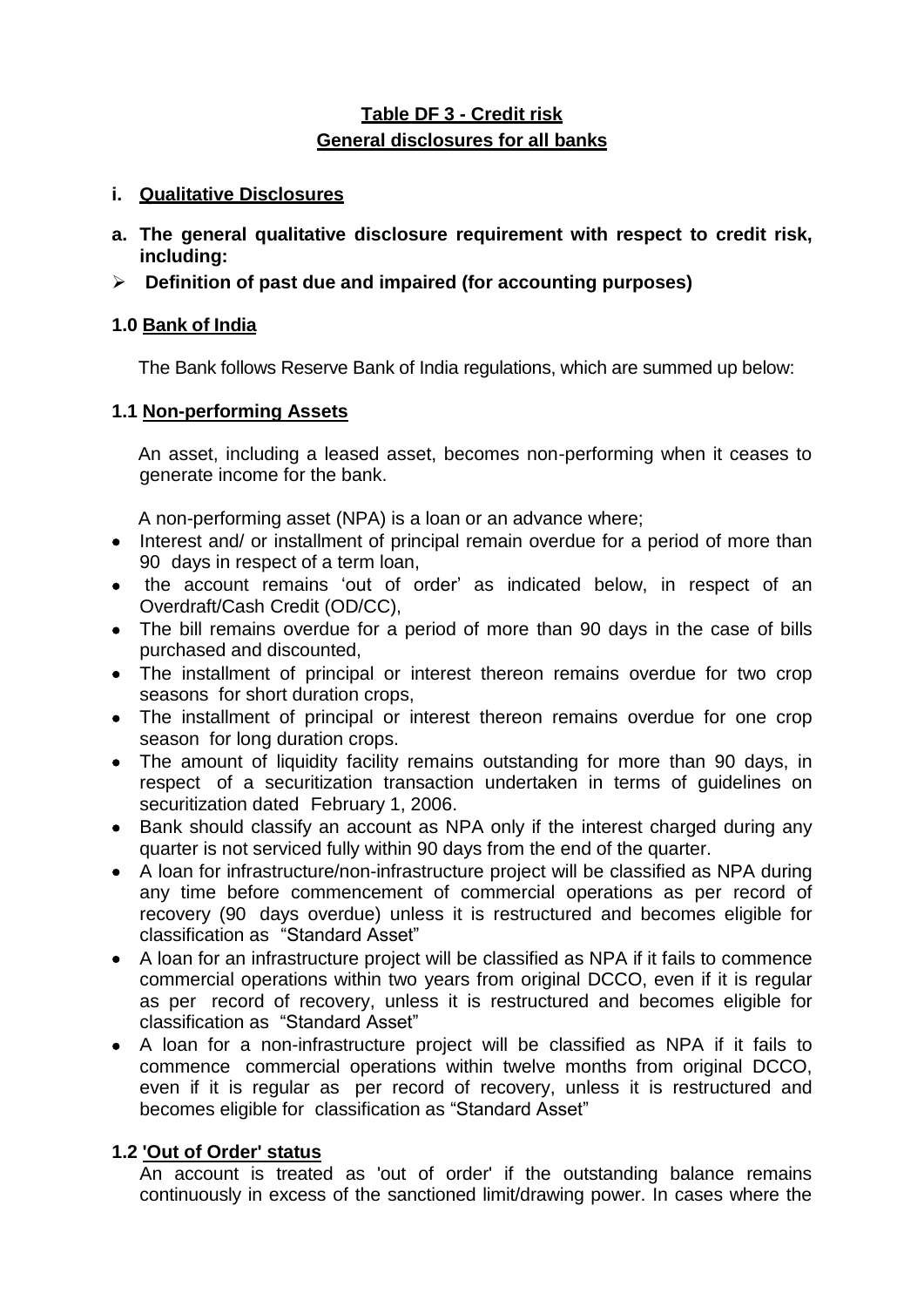outstanding balance in the principal operating account is less than the sanctioned limit/drawing power, but there are no credits continuously for 90 days as on the date of Balance Sheet or credits are not enough to cover the interest debited during the same period, these accounts are treated as 'out of order'.

#### **1.3 Overdue**

Any amount due to the bank under any credit facility is 'overdue' if it is not paid on the due date fixed by the bank.

#### **1.4 Non Performing Investments**

In respect of securities, where interest/ principal is in arrears, the Bank does not reckon income on the securities and makes appropriate provisions for the depreciation in the value of the investment.

A non-performing investment (NPI), similar to a non-performing advance (NPA), is one where:

- Interest/ installment (including maturity proceeds) is due and remains unpaid for more than 90 days.
- This applies mutatis-mutandis to preference shares where the fixed dividend is not paid.
- In the case of equity shares, in the event the investment in the shares of any company is valued at Re.1 per company on account of the non-availability of the latest balance sheet in accordance with the Reserve Bank of India instructions, those equity shares are also reckoned as NPI.
- Any credit facility availed by the issuer is NPA in the books of the bank, investment in any of the securities issued by the same issuer is treated as NPI and vice versa.
- The investments in debentures / bonds, which are deemed to be in the nature of advance, are subjected to NPI norms as applicable to investments.

#### **2.0 PT Bank of India Indonesia Tbk (Subsidiary)**

The Credit Quality is assessed based on the factors such as business prospects, performance of the debtor and repayment capacity. It is undertaken depending upon the materiality and significance of each assessment factor and components and the relevance of the assessment factors and components to the characteristics of the debtor concerned. Accordingly, the assets are classified into current, special mention, sub-standard, doubtful and loss category.

"Assets" are classified into Earning Assets and Non-earning Assets. Earning Assets are provision of funds by a bank to earn revenues. "Non-Earning Assets" are assets of the Bank other than Earning Assets with potential for Loss.

An asset becomes non-performing when it ceases to generate revenue for the bank. A non-performing asset is a loan or an advance where the arrears in principal and / or interest exceed 90 days.

Past due: Any amount due to the bank under any credit facility is "past due" if it is not paid on the due date fixed by the bank.

On 1<sup>st</sup> January 2010, PT Bank of India Indonesia Tbk started implementation of the New Accounting Policy i.e. PSAK 50 & 55 which is similar to the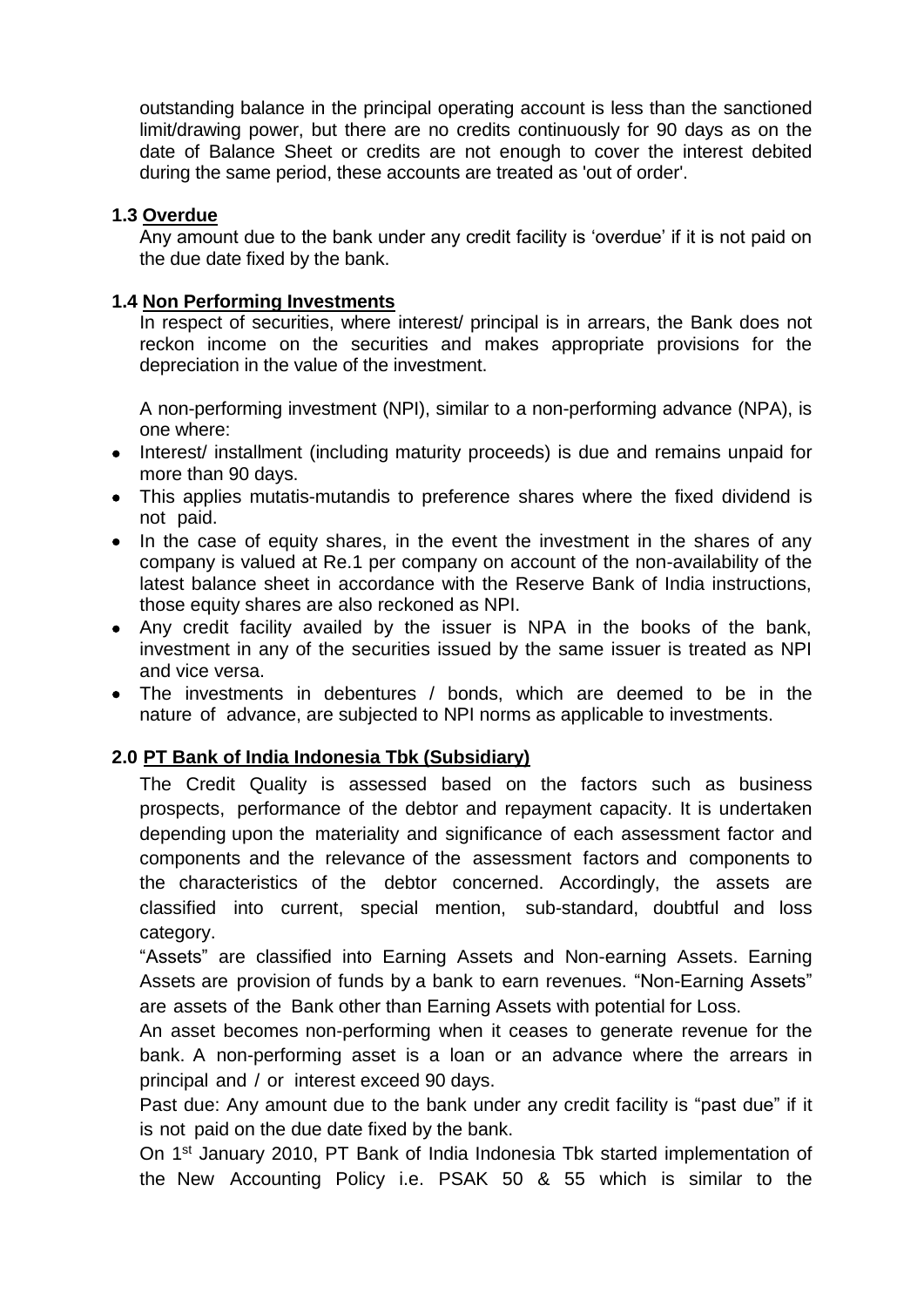International Accounting Standards IAS 32 & 39 according to which the financial asset must be presented at the fair value. During the implementation of PSAK 50 & 55, Bank Indonesia issued the guidelines that if the bank does not maintain historical loss data, during the transition period i.e. until the year 2011. It can compute financial asset impaired as described above. We are now in progress to integrate PSAK calculation into bank's core banking, which is in line with our business plan that is up-gradation technology.

Outstanding Loans and advances reviewed by quantitative approach should be classified as follows:

| No of Days Past Due   Classification   Provisioning |             |      |
|-----------------------------------------------------|-------------|------|
| $90-120$                                            | Substandard | 15%  |
| 120-180                                             | Doubtful    | 50%  |
| 180 and More                                        | Loss        | 100% |

#### **3.0Bank of India (New Zealand) Ltd, Bank of India (Tanzania) Ltd, Bank of India Uganda, and Bank of India (Botswana) Ltd (Subsidiaries)**

Credit risk is a risk of financial loss to the bank, if a customer or counterparty to a financial instrument fails to meet its contractual obligations and arises principally from the bank's loans and advances to customers and other banks, and investment debt securities.

The Board of Directors has delegated responsibility for the oversight of credit risk to its Credit committee. The credit department of the bank, reporting to the Credit committee is responsible for management of the bank's credit risk, including:-

- Formulating credit policies covering collateral requirements, credit assessment, risk grading and reporting, documentary and legal procedures, and compliance with regulatory and statutory requirements.
- Establishing the authorization structure for approval and renewal of credit facilities. The credit limits are governed by the Credit policy, as approved by the board.
- Reviewing and assessing credit risks.
- Limiting concentrations of exposure to counterparties, geographies and industries (for loans and advances).

# **3.1 Definitions of past due and impaired (for accounting purposes)**

Overdrafts and other credit facilities without specific due dates shall be considered past due if:

- Exceeds the customer's borrowing limit.
- Customers borrowing limit is expired.
- Deposits are insufficient to cover the interest calculated and due for the period
- Bill has been dishonored
- Bill or account is not paid on due date
- Loans which are payable in installments are considered as past due in their entirety. If any of the installments have become due and unpaid for thirty days or more.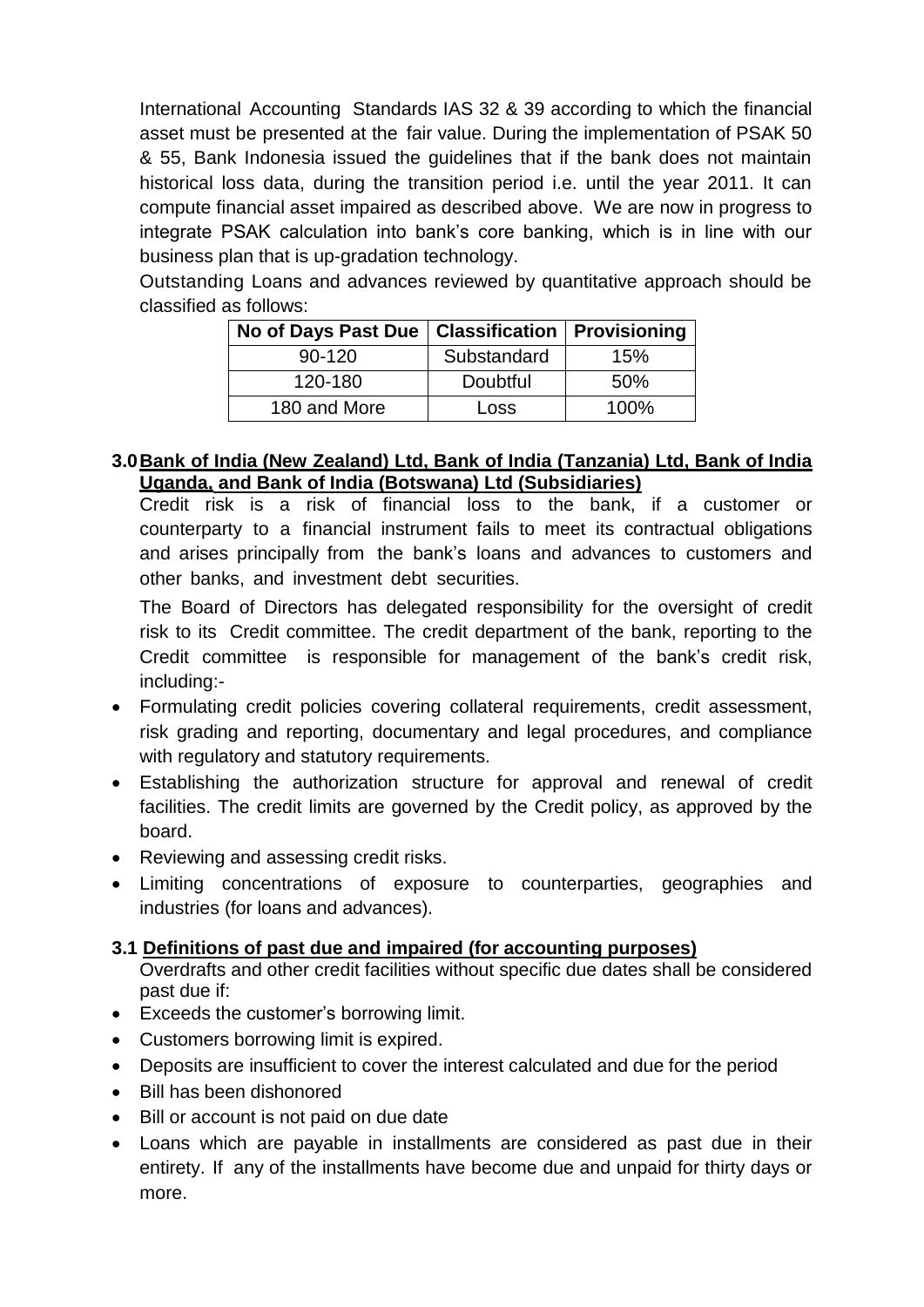# **4.0 Bank of India (New Zealand) Ltd**

Outstanding Loans and advances reviewed by quantitative approach should be classified as follows

| No of Days Past Due | <b>Classification</b> | <b>Provisioning</b> |
|---------------------|-----------------------|---------------------|
| $91 - 180$          | Substandard           | 10%                 |
| 181-270             | Doubtful              | 50%                 |
| 271 and More        | Loss                  | 100%                |

## **5.0 Bank of India (Tanzania) Ltd**

Outstanding Loans and advances reviewed by quantitative approach should be classified as follows

| No of Days Past Due | <b>Classification</b> | <b>Provisioning</b> |
|---------------------|-----------------------|---------------------|
| $91 - 180$          | Substandard           | 20%                 |
| 181-360             | Doubtful              | .50%                |
| 361 and More        | Loss                  | 100%                |

## **6.0Bank of India Uganda**

Outstanding Loans and advances reviewed by quantitative approach should be classified as follows:

| No of Days Past Due | <b>Classification</b> | <b>Provisioning</b> |
|---------------------|-----------------------|---------------------|
| 91-179              | Substandard           | 20%                 |
| 180-365             | Doubtful              | 50%                 |
| 365 and more        | Loss                  | $100\%$             |

# **7.0Bank of India (Botswana) Ltd.**

Outstanding Loans and advances reviewed by quantitative approach should be classified as follows:

| No of Days Past Due            | <b>Classification</b> | <b>Provisioning</b>             |
|--------------------------------|-----------------------|---------------------------------|
| 1 year                         | Substandard           | Secure - 20%<br>Unsecure $-25%$ |
| 1 year & above and $<$ 2 years | Doubtful              | 25%+100% of shortfall           |
| > 2 years to 4 years           | Doubtful              | 40%+100% of shortfall           |
| $> 4$ years                    | Doubtful              | 100%                            |
| 271 and More                   | Loss                  | 100%                            |

# **b . Discussion of the Bank's Credit Risk Management Policy**

# **A. Bank of India**

• In a bank's portfolio, losses stem from outright default due to inability or unwillingness of a customer or counterparty to meet commitments in relation to lending, trading, settlement and other financial transactions or from reduction in portfolio value arising from actual or perceived deterioration in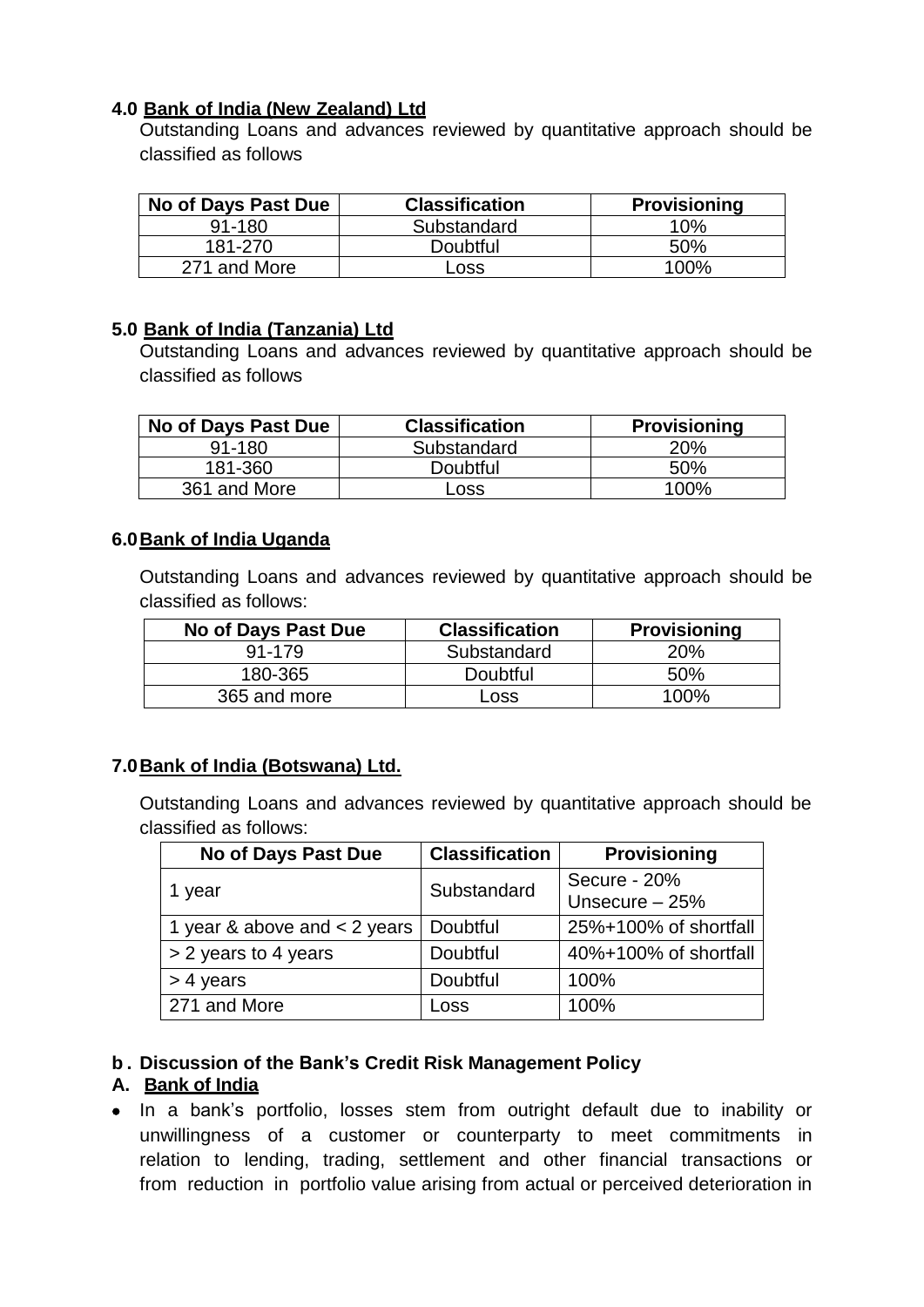credit quality.

- Against this backdrop a robust risk management framework is necessary for the long-term financial health of a bank. Credit Risk Management encompasses identification, measurement, monitoring and control of the credit risk exposures.
- The Bank has identified various types of credit risk at a generic level in the Credit Risk Management policy. More granular identification is done at the product /process level. Various risks are looked into before introducing new products/processes, which are cleared from the risk angle.
- The Credit Risk Management framework outlined in the policy is built on three distinct building blocks namely Policy & Strategy, Organizational Set up and Operations/Systems.

## **i) Policy and Strategy**

The Bank has been following a conservative risk philosophy, which has steered the bank through difficult times. However the Bank has an open policy regarding new and unexplored areas and new opportunities are not lost sight of. The important aspects of this philosophy are embodied in the circulars and are periodically codified in the form of Manual of Instructions.

The business objectives and the strategy of the Bank is decided taking into account the profit considerations, the level of various risks faced, level of capital, market scenario and competition. The Bank is always conscious of its asset quality and earnings and hence judiciously matches profit maximization with risk control.

The Credit Risk Management policy and significant credit risk related policies like Credit Policy, and Credit Monitoring Policy are approved and periodically reviewed by the Board of Directors. The Credit Policy covers various areas of credit like Clientele, Marketing, Segmented Approach to Lending, Credit Delivery, Credit Thrust, Tenure of Credit, Credit Acquisition, Risk Rating (including risk acceptance criteria), Pricing, Credit appraisal, Assessment of Limits, Exposure Norms, Industry Norms, Collateral and Margins, Review of Relationship, Scheme of Delegation, Statutory and other Restrictions and Documentation. Credit Policy for International Operations is in place and each center has its own credit policy dovetailed to the main policy. The delegation of powers for credit matters is covered by a separate policy. In addition Credit Risk is tracked and monitored as per the Credit Monitoring Policy. Restructuring Policy, Write Off and Recovery Policy, Asset Classification and Provisioning Policy, Bank Exposure Policy, Country Risk policy and Credit Audit Policy are also in place. Investments are contracted as per the policy guidelines laid down in the Investment Policy and after clearance by the Investment Committee.

#### **ii) Organizational Set up**

The organizational structure of the Bank for Credit Risk Management function has the Board of Directors at the Apex levels that have the overall oversight of management of risks. The Risk Management Committee of the Board (R. Com) which is the sub-committee of the Board headed by the MD & CEO and whose members also include heads of Credit, Market & Operational Risk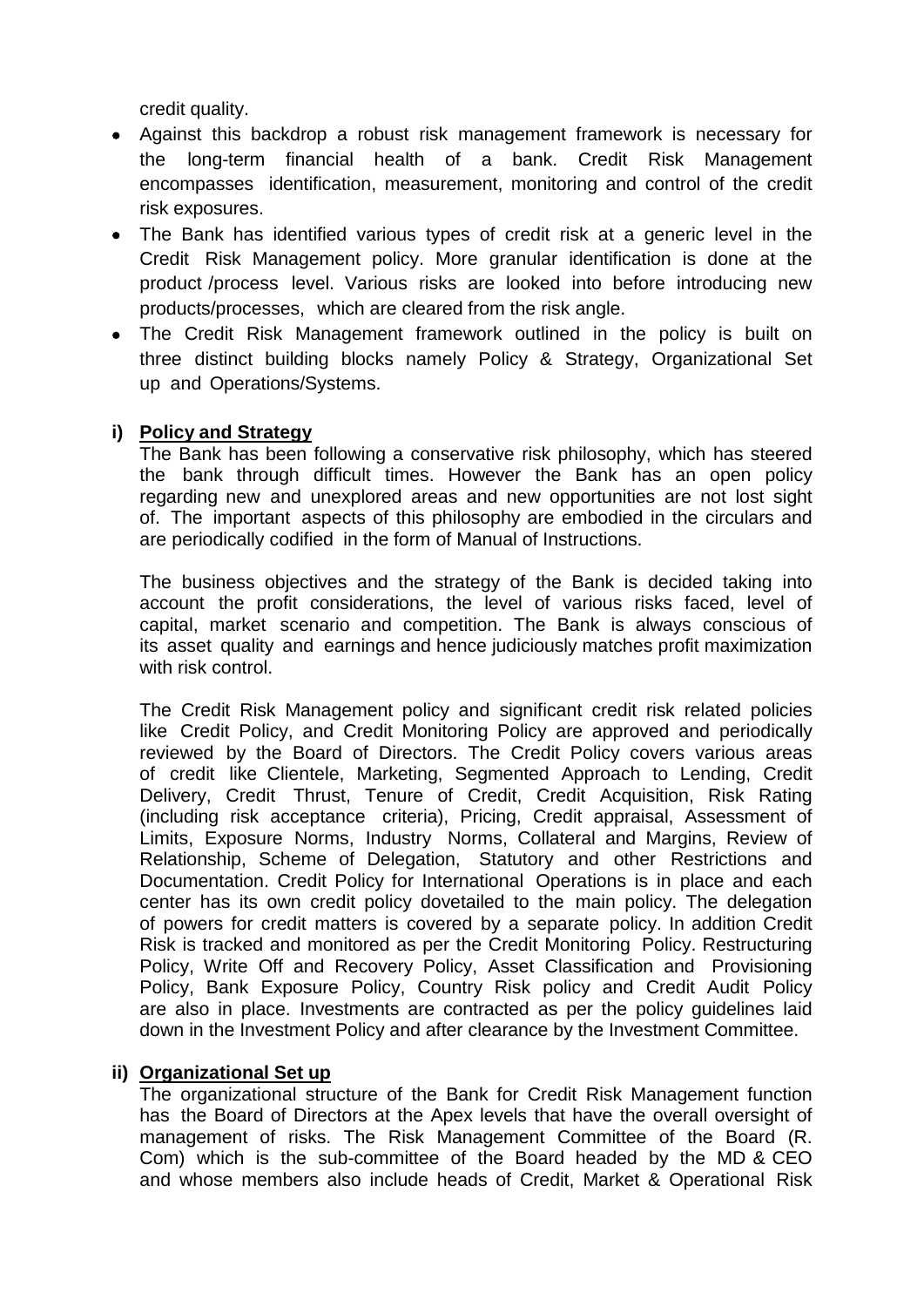Management Committees, devises the policy and strategy for integrated risk management including credit risk. At the operational level the Credit Risk Management Committee (CRMC) manages the credit risk. The main functions include implementation of credit risk management policy approved by the Board, monitoring credit risk on a bank wide basis, recommending to the board for its approval all policies relating to credit matters including delegation of credit, prudential limits on large credit exposures, portfolio management, etc.

The Risk Management Department headed by the Chief Risk Officer of General Manager rank, measures, controls and manages credit risk on bank wide basis within the limits set by the Board and enforces compliance with risk parameters set by Board/R. Com/M.Com. The Credit Monitoring Department headed by a General Manager, monitors the quality of loan portfolio, identifies problems and takes steps to correct deficiencies. Loan review / credit audit is undertaken by the Credit Audit function.

#### **iii) Operations/Systems/Processes**

The Bank has proactive Credit Risk Management practices like consistent standards for the credit origination, maintenance and documentation for all credit exposures including off balance sheet items, periodic individual obligor reviews, periodic inspections and collateral management systems.

Credit risk limits including obligor limits and concentration limits by industry, systems and procedures for monitoring financial performance of customers and for controlling outstanding within limits are followed. Checks and balances are in place for extension of credit viz. separation of credit risk management from credit sanction, vetting of new products and systems from risk angle by the CRMC, multiple credit approvers, system of assigning risk rating, vetting of ratings, mechanism to price facilities depending on the risk grading of the customer, Credit Risk Evaluation committee for vetting credit proposals from risk angle, credit process audit, post sanction pre-disbursement review and post sanction review systems and an independent audit and risk review function. Proposals for investments are subjected to credit risk analysis, detailed appraisal and rating. As a matter of entry level, minimum ratings/quality standards, industry, maturity, duration, issue-wise limits are stipulated for investments to mitigate the adverse impact of concentration and risk of liquidity. Investment exposure is taken into consideration while computing exposure to a customer/group**.** A suitable framework is in place to provide a centralized overview on the aggregate exposure on other banks and half-yearly reviews are undertaken at a single point. The country exposures are monitored on half yearly basis.

A diversified portfolio of risk assets is maintained and a system to conduct regular analysis of the portfolio so as to ensure ongoing control of risk concentrations is in place. A conservative policy for provisioning in respect of non-performing advances is followed. Management Information System (MIS) is being upgraded with introduction of Credit Risk Management System, which would enhance the capabilities of the bank to manage and measure the credit risk inherent in all on- and off-balance sheet activities.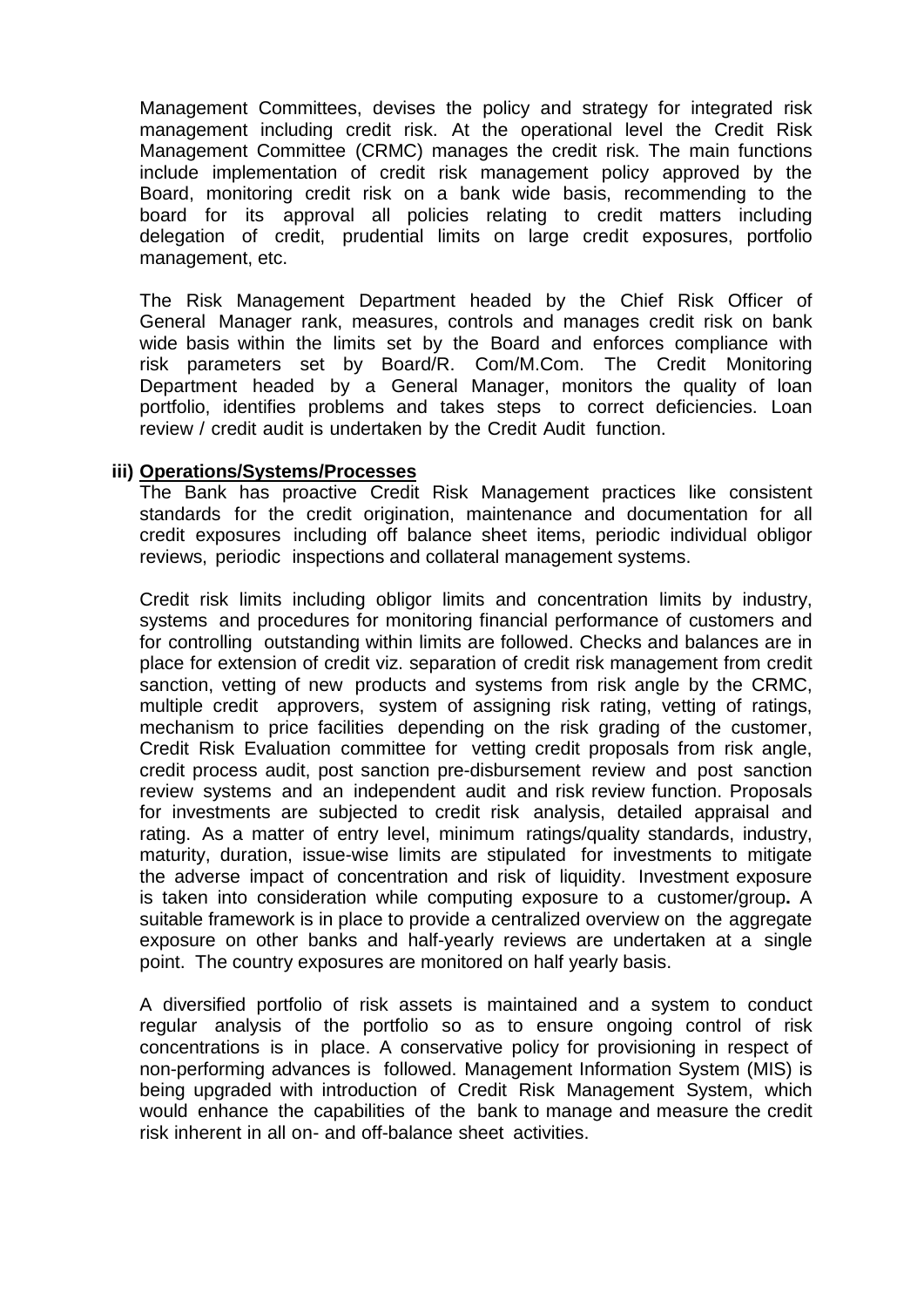## **iv) The following tools are used for credit risk management/ mitigation –**

#### **Credit Approving Authority – Delegation of Powers**

The Bank has a well-defined scheme of risk based delegation of powers with a multi-tier risk based approving system, which is reviewed periodically and revised as and when necessary to meet the compulsions of business environment. The delegation of powers is linked to the rating of the borrower with powers for sanction of higher limits to better-rated customers. At present, all credit proposals falling within the delegated authority of the General Manager and above are being routed through the "Credit Risk Evaluation Committee (CREC)" to bring in an element of independence and off-site evaluation of risks perceived in credit proposals. The General Manager, Risk Management Department, who has no volume or profit targets, is mandatory member of the CREC.

As per Ministry of Finance Guidelines, Credit Committees with sanctioning powers have been formed at various administrative levels to exercise delegation of powers. At Head Office level, three Credit Committees (GMLCC, EDLCC and CAC) are functioning to deal with proposals falling beyond the delegated powers of the field functionaries. Such Credit Committees (SZLCC/ZLCC/NBGLCC) have also been set-up at Zonal Office/NBG office for considering the credit proposals falling within their powers.

#### **Prudential Limits**

Prudential limits on various aspects of credit/investment like Single/Group borrower limits for various types of borrowers are in place.

#### **Risk Rating/Pricing**

The bank has introduced rating models for various segments, which serve as a single point indicator of diverse risk factors of a counter party and support credit and pricing decisions.

#### **Credit Audit/Loan Review Mechanism (LRM)**

Credit Audit/LRM is an effective tool for constantly evaluating the quality of loan book and to bring about qualitative improvements in credit administration

#### **v) Portfolio Management through analysis**

It is also important to have in place a system for monitoring the overall composition and quality of various credit portfolios and investments. With this objective, to start with, the bank has introduced a simple portfolio-monitoring framework. Going forward the bank will be graduating to a more sophisticated Portfolio Management model. Rating Migration of accounts with Rs. 10 lacs and above is being done half yearly and submitted to Board. Credit Risk Management Software (CRMS) is being implemented phase-wise. Bank is getting prepared for adopting Advanced Approaches.

#### **vi) Risk Measurement**

At present Credit Risk is assessed through Risk rating at the individual level and through Risk Weighting of the assets at the portfolio level and capital is maintained based on Risk Weights. The Bank has migrated to the Standardized approach under the New Capital Adequacy Framework (Basel II), effective 31<sup>st</sup> March 2008.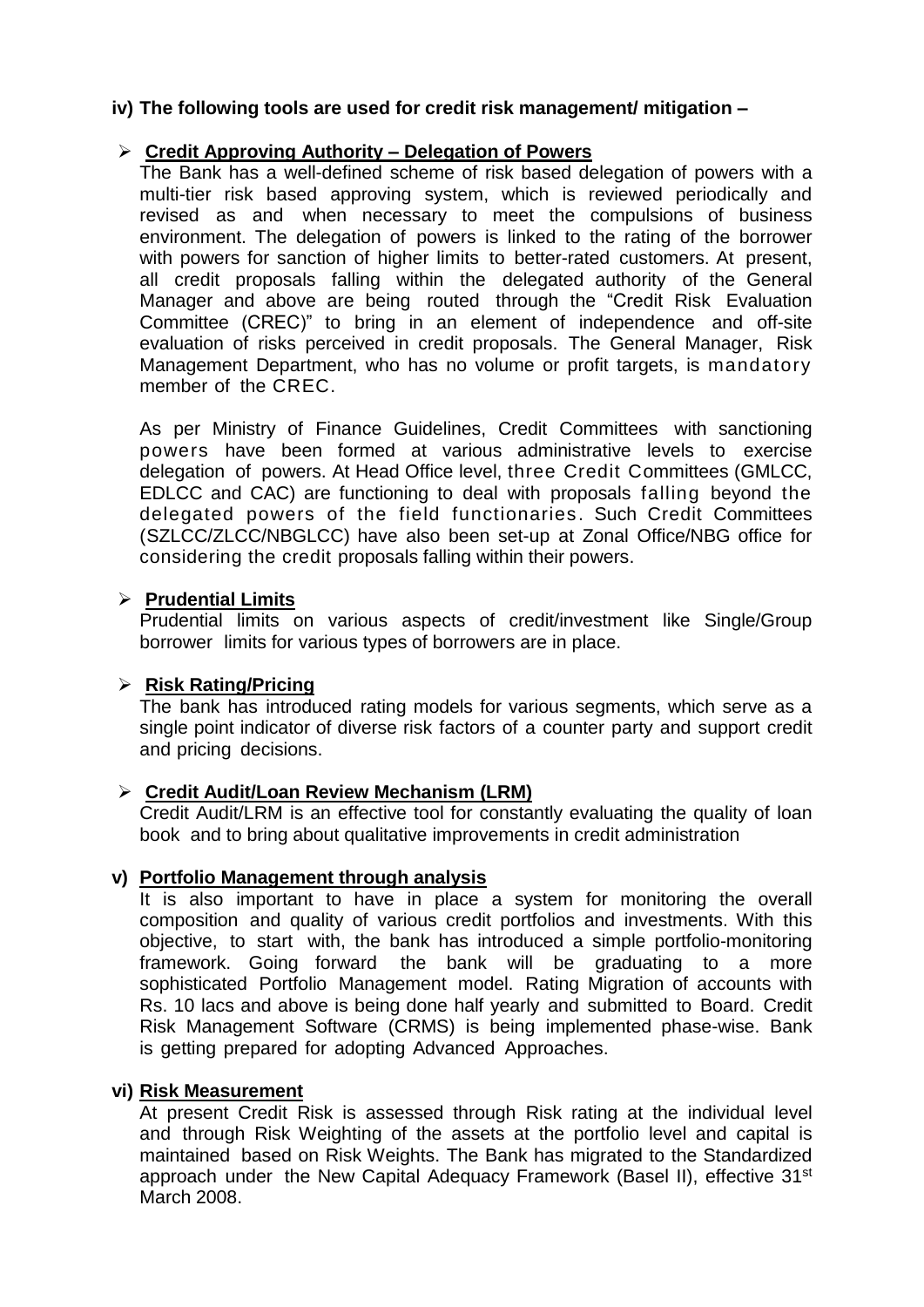#### **vii)Risk Reporting System**

All credit related policies are cleared by the CRMC (which is the operational level committee for credit risk) before submission to the appropriate authorities for approval. Various Credit Related reporting are submitted to CRMC to enable proper monitoring.

#### **viii)Risk Review**

Audit –Credit Risk Management Systems procedures and Tools are also subjected to internal audit for ensuring effectiveness.

#### **B. PT Bank of India Indonesia Tbk (Subsidiary)**

PT Bank of India Indonesia Tbk has established a Risk Management Committee (RMC) and the Risk Management Unit (RMU) which is independent of the Operational Unit and the Internal Audit Unit ("Internal Audit") in the hope of overall risk management can be integrated, targeted, coordinated and sustainable. Furthermore, to monitor the effectiveness of implementation of tasks RMC and RMU, the Bank has established a Risk Monitoring Committee which is directly responsible to the Board of Commissioners.

The Bank has managed 8 (eight) types of risk according to Bank of Indonesia which are credit risk, liquidity risk, market risk, operational risk, compliance risk, legal risk, reputation risk and strategic risk. Bank has also created risk profiles which can broadly map the activity that has risks as well as potential risks that disrupt the Bank business continuity. Assessment of risk type is a combination of the risks inherent in any functional activity (inherent risk) and risk control systems.

The Bank is selective in approving new credits and maintains higher loan provisions than that required by the Regulator. In collateral based lending, hair cut is applied to the value of collateral. The Risk Manager of the bank reports to the Director Compliance. Risk Management Unit (RMU) supervises/ has oversight of the credit approval process.

#### **C. Bank of India (Tanzania) Ltd , Bank of India (New Zealand) Ltd (Subsidiaries), Bank of India (Uganda) Ltd and Bank of India (Botswana) Ltd**

Monthly interest application has become a useful tool to tackle potential delinquencies or defaults in standard accounts. To retain the asset quality, the Bank has adopted the following policy, Branches should promptly act and:-

- **i.** Recover the overdues or at least the critical amount through active follow up with borrowers;
- **ii.** Put the accounts under holding on operations in case of temporary cash flow mismatches;
- **iii.** Reschedule the repayment terms as per expected cash flows;
- **iv.** Restructure the dues in keeping with the expected cash flows and gaps in cash flows, if any as per guidelines given in the restructuring policy.

Any one or more of the above actions are taken by the Bank before the account becomes NPA.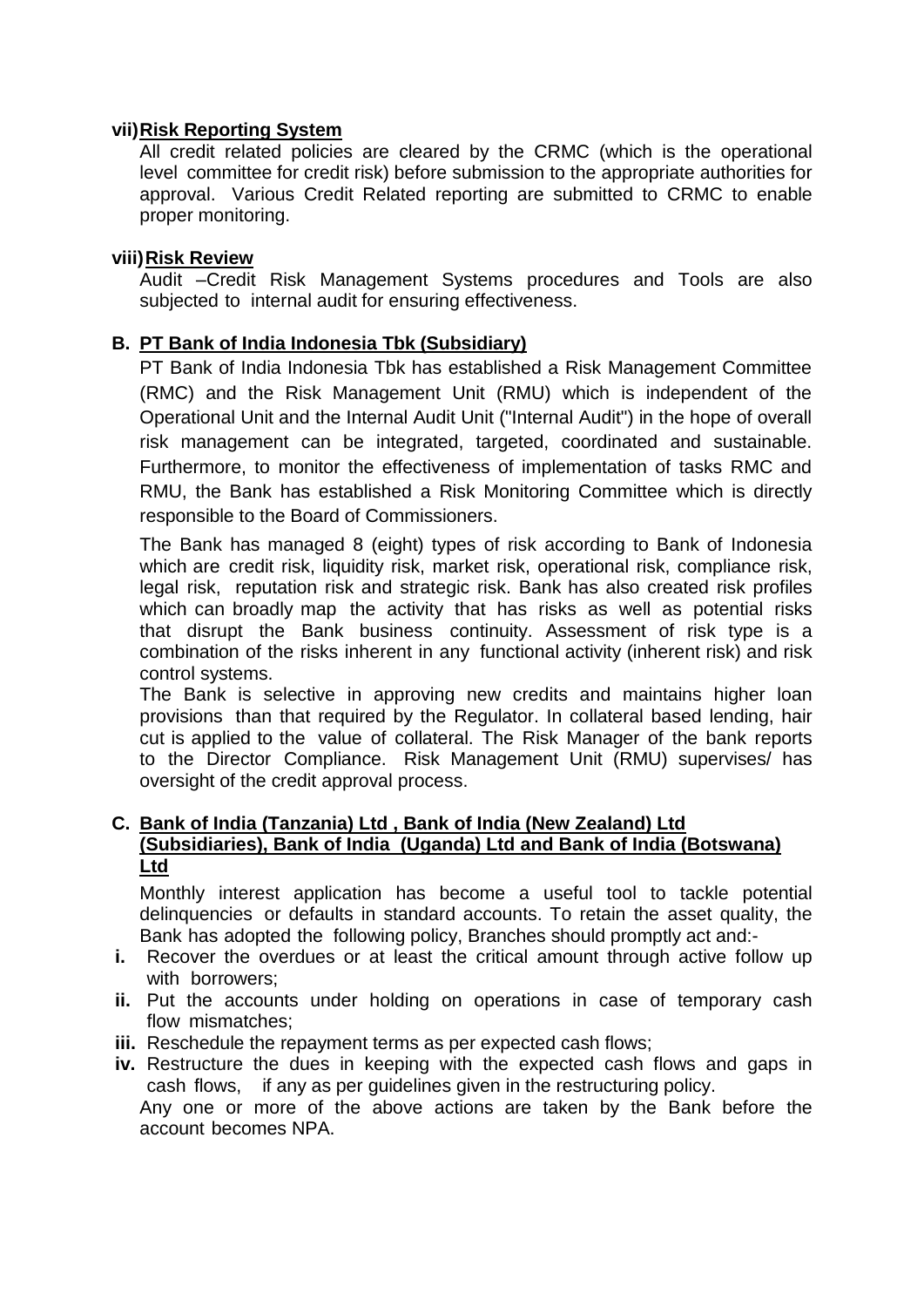# **Measures for follow up of Special Mention Accounts (SMA) / NPA Accounts**

The various means of monitoring / resolving NPAs generally available to the Banks are listed below:-

- **I. Before the account becoming NPA [Special Mention A/c (SMA)]**
- **a.** Close monitoring for compliance of sanction terms to maintain asset quality.
- **b.** Reminders to be sent promptly whenever irregularities are observed.
- **c.** To recover overdues quickly to ensure account does not slip to NPA category
- **d.** Periodic inspection of the unit and charged assets along with analysis of financial data.
- **e.** To restructure the dues before accounts become NPAs. Remedial action includes enhancement of moratorium period, funding of interest, and deferment of installments.
- **II. After the account becoming NPA – following measures to be initiated for recovering Bank's dues. The following means have to be effectively pursued for resolution of NPAs.**
- **a.** Appropriation of liquid securities (TDR, shares, margin money etc.) and pledged goods, to reduce outstanding
- **b.** Disposal of other securities, with the co-operation of borrowers.
- **c.** Compromise settlement of dues through negotiation
- **d.** Re-calling the advance
- **e.** Filing suit in Court– Execution of decree
- **f.** Lastly, after all the chances of recovery of dues are exhausted, we may resort to writing off of the balance dues. All these means have to be effectively pursued for resolution of NPAs.
- **ii. Quantitative Disclosures:-**
- **a. The total gross credit exposures is:**

(In INR Mn)

| Category          | Amount       |
|-------------------|--------------|
| <b>Fund Based</b> | 3,927,620.00 |
| Non Fund Based*   | 578,990.00   |

\*Excluding Credit Equivalent of Derivatives

#### **b. The geographic distribution of exposure is:**

(Rs.in Mn)

| Category          | <b>Domestic</b>           | ∣ Overseas |
|-------------------|---------------------------|------------|
| <b>Fund Based</b> | 3,196,290.54   731,329.46 |            |
| Non Fund Based    | 536,033.24                | 42,956.76  |

**c. Industry type distribution of exposure (Fund Based & Non Fund Based) is as under:**

# **(In INR Mn) Industry Name Fund Based Non Fund Based** Coal 1085.10 0.00 Mining 55124.38 33604.57 Iron & Steel 93155.12 3764.81 Other Metal & Metal Products 59321.35 12125.92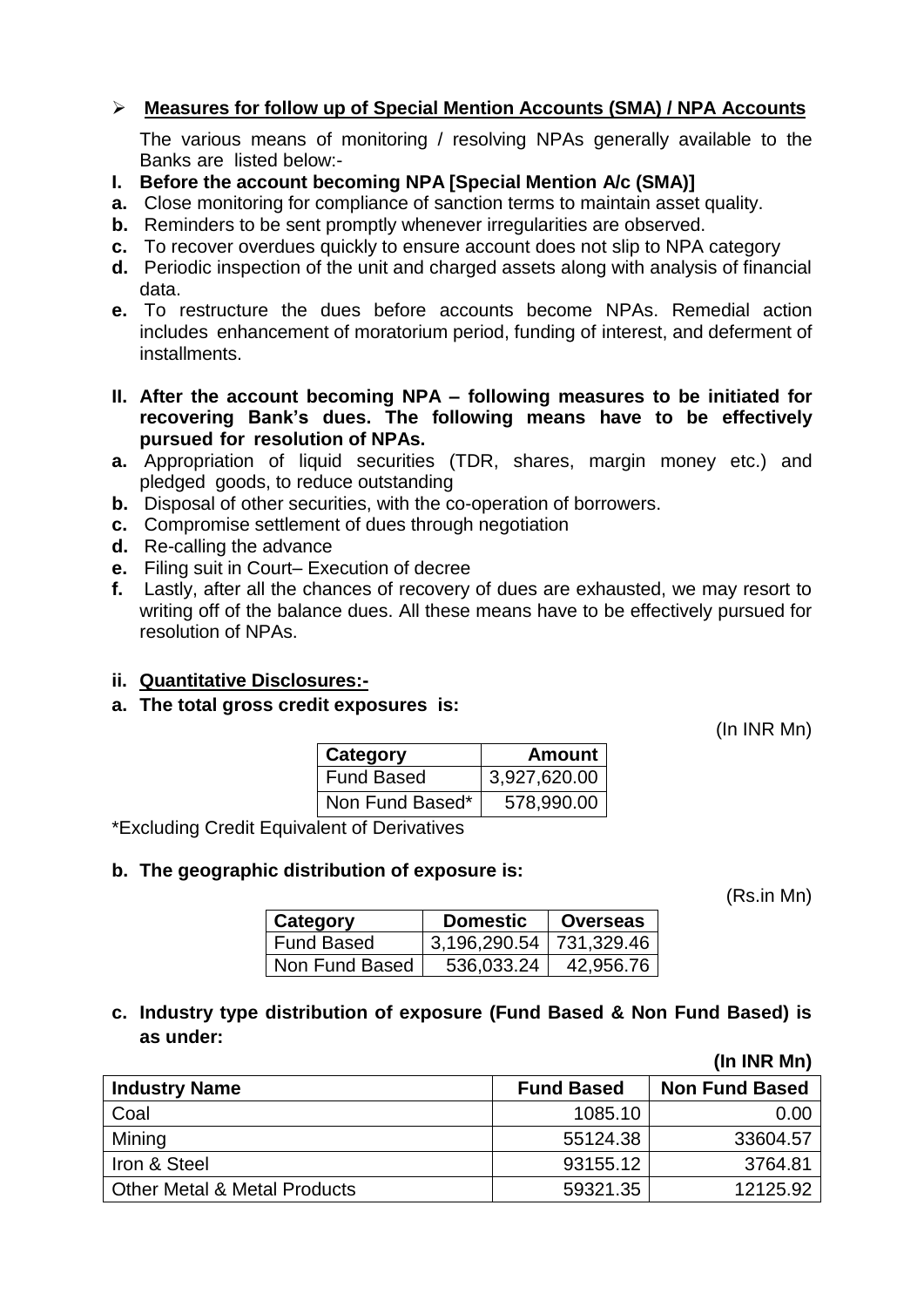| <b>All Engineering</b>                                                                                          | 17409.20     | 10344.56   |
|-----------------------------------------------------------------------------------------------------------------|--------------|------------|
| Of which Electronics                                                                                            | 3981.15      | 1914.37    |
| Electricity                                                                                                     | 319174.13    | 51075.45   |
| <b>Cotton Textiles</b>                                                                                          | 38217.40     | 5790.53    |
| <b>Jute Textiles</b>                                                                                            | 1054.43      | 363.16     |
| <b>Other Textiles</b>                                                                                           | 46129.36     | 4514.01    |
| <b>Food Processing</b>                                                                                          | 43360.84     | 14004.70   |
| Of which Vegetable Oil & Vanaspati                                                                              | 8522.68      | 6477.76    |
| Of Which Sugar                                                                                                  | 16239.75     | 930.34     |
| Of Which Other Food Processing                                                                                  | 18010.99     | 6578.00    |
| Of Which Tea                                                                                                    | 15.30        | 18.59      |
| <b>Tobacco &amp; Tobacco Products</b>                                                                           | 5575.74      | 497.02     |
| Paper & Paper Products                                                                                          | 11528.79     | 635.89     |
| <b>Rubber &amp; Rubber Products</b>                                                                             | 17562.68     | 4491.60    |
| Chemical, Dyes, Paints etc.                                                                                     | 51689.94     | 14658.85   |
| Of which Fertilisers                                                                                            | 4123.87      | 1622.58    |
| Of which Petro-chemicals                                                                                        | 11066.28     | 3501.00    |
| Of which Drugs & Pharmaceuticals                                                                                | 21669.02     | 4663.01    |
| Cement                                                                                                          | 13735.13     | 771.77     |
| <b>Leather &amp; Leather Products</b>                                                                           | 4130.22      | 655.52     |
| Gems & Jewellery                                                                                                | 79552.50     | 1961.45    |
| Construction                                                                                                    | 39261.82     | 25571.70   |
| Petroleum                                                                                                       | 11145.32     | 20798.25   |
| <b>Automobiles including Trucks</b>                                                                             | 20240.89     | 3898.78    |
| <b>Computer Software</b>                                                                                        | 5537.48      | 0.00       |
| Infrastructure*                                                                                                 | 468157.96    | 97874.05   |
| Of which Power                                                                                                  | 319493.93    | 51180.08   |
| Of which Telecommunications                                                                                     | 3478.67      | 122.55     |
| Of which Roads & Ports                                                                                          | 99112.09     | 28015.45   |
| <b>Other Industries</b>                                                                                         | 46073.27     | 18555.97   |
| <b>Residuary Other Advances</b>                                                                                 |              |            |
| (to balance with Gross Adv.)                                                                                    | 2,629,018.83 | 356,267.44 |
| <b>Total</b>                                                                                                    | 3,656,870.09 | 578,990.00 |
| Exposure to Infrastructure Sector at 12.80% exceeds 5% of total fund based<br>$\blacktriangleright$<br>advances |              |            |
| Exposure to Infrastructure Sector at 22.96% of total non-fund based<br>≻<br>outstanding.                        |              |            |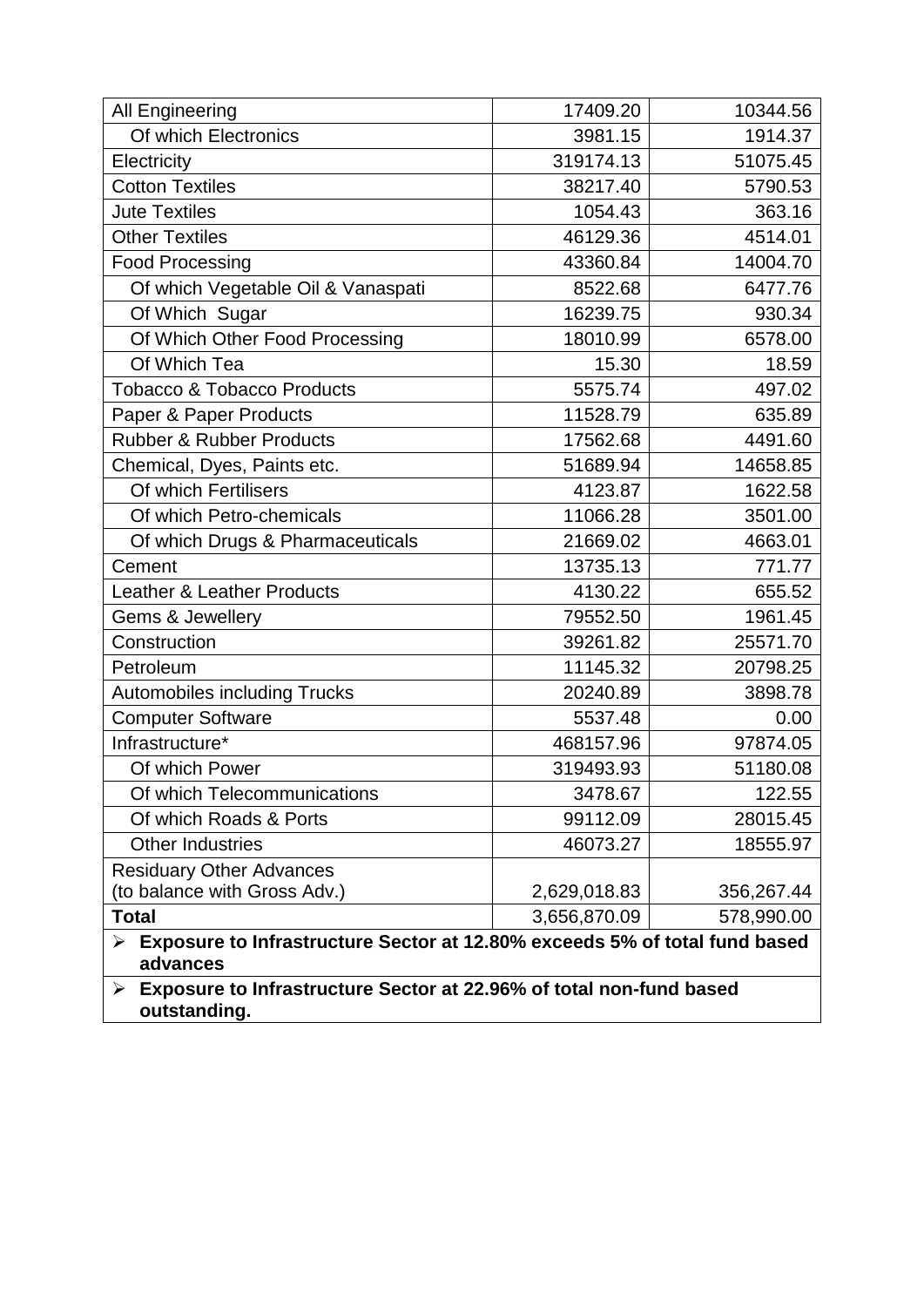|                                      |              |              | , , , , , , , , , , , , , , , , |
|--------------------------------------|--------------|--------------|---------------------------------|
| <b>Particulars</b>                   | Advances     | Investments  | Foreign<br>Currency<br>Assets   |
| Day 1                                | 77,068.07    | 284,491.32   | 324.21                          |
| 2 to 7 days                          | 77,406.87    | 57,344.53    | 25,912.86                       |
| 8 to 14 days                         | 92,346.68    | 19,672.12    | 11,436.62                       |
| 15 to 30 days                        | 87,704.85    | 33,184.69    | 24,539.95                       |
| 31 Days & upto 2 months              | 145,452.71   | 29,239.86    | 70,410.46                       |
| More than 2 months and upto 3 months | 148,875.41   | 35,154.38    | 99,176.44                       |
| Over 3 months & upto 6 months        | 223,424.78   | 38,261.43    | 70,672.71                       |
| Over 6 months & upto 1 year          | 218,954.91   | 90,430.58    | 29,260.69                       |
| Over 1 year & upto 3 years           | 968,113.79   | 248,449.13   | 7,640.63                        |
| Over 3 years & upto 5 years          | 345,998.83   | 180,608.57   | 449.02                          |
| Over 5 years                         | 989,003.47   | 382,223.91   | 26,537.87                       |
| Total                                | 3,374,350.38 | 1,399,060.54 | 366,361.46                      |

**d. The residual contractual maturity break down of assets is:**

*\*Figures are shown on net basis*

#### **e. The gross NPAs are:**

(In INR Mn)

 $(\ln \text{IND} \text{MA})$ 

(In INR Mn)

| Category      | <b>Amount</b> |
|---------------|---------------|
| Sub Standard  | 124,058.49    |
| Doubtful $-1$ | 117,840.67    |
| Doubtful $-2$ | 234,778.63    |
| Doubtful $-3$ | 67,057.10     |
| Loss          | 62,309.80     |
| <b>TOTAL</b>  | 606,044.69    |

# **f. The amount of net NPAs is Rs. 280,107.86 Mn**.

# **g. The NPA ratios are as under**:

- Gross NPAs to Gross Advances :16.60%
- Net NPAs to Net Advances: 7.66%

# **h. The movement of gross NPA is as under**:

|                                                                   | $(ln$ INR Mn $)$ |
|-------------------------------------------------------------------|------------------|
| i) Opening balance at the beginning of the quarter                | 624,110.03       |
| ii) Additions during the quarter                                  | 66,751.76        |
| iii) Reductions during the quarter                                | 83,979.02        |
| iv) Closing balance at the end of the quarter $(i+iii)$           | 606,882.77       |
| $\mathbf{F}$ . The measurement of nucleight fan NDAs is an under- |                  |

#### **i. The movement of provision for NPAs is as under:**

|                                                    | <b>THERE'S BUILD</b> |
|----------------------------------------------------|----------------------|
| i) Opening balance at the beginning of the quarter | 318,939.17           |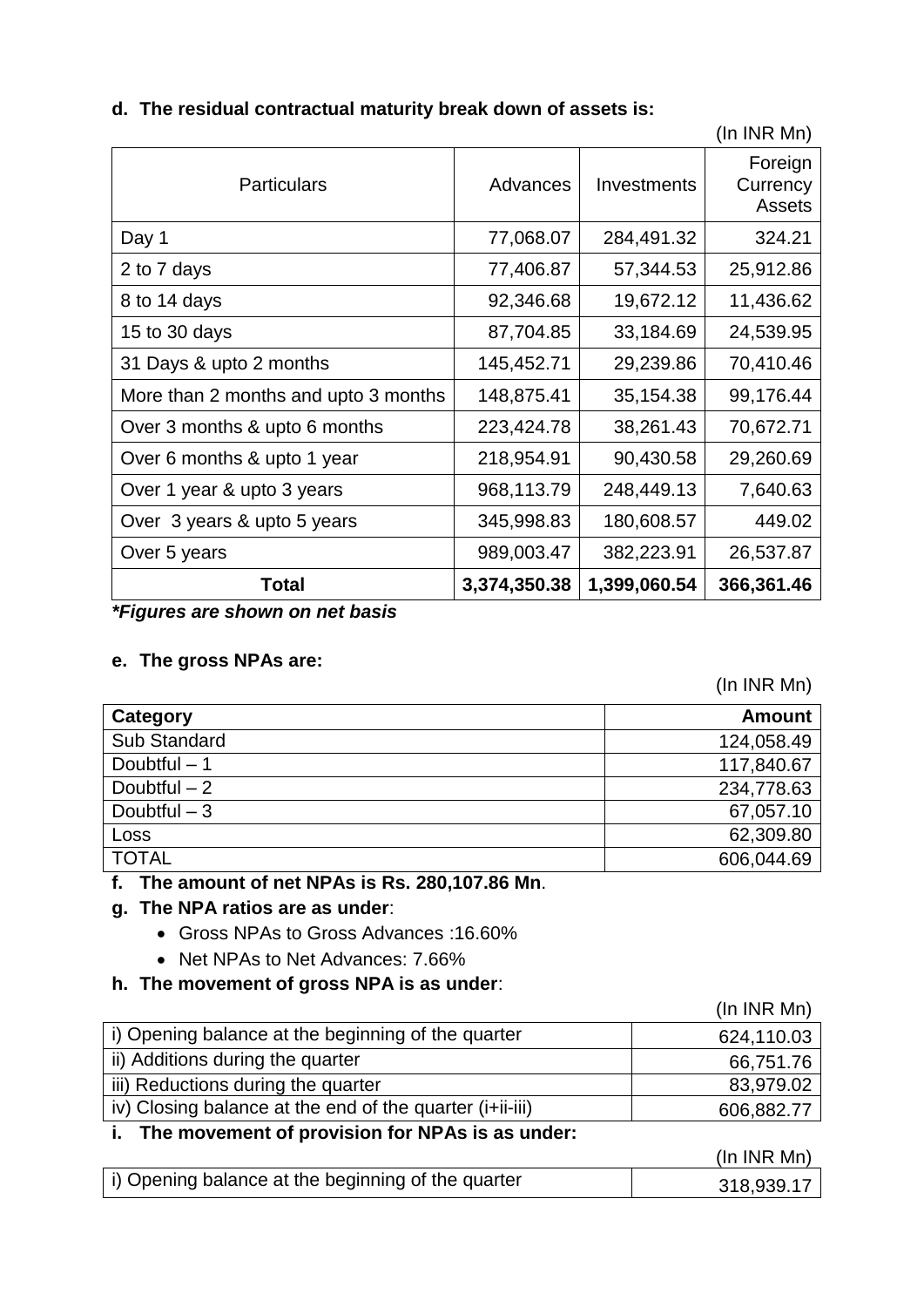| ii) Provisions made during the quarter                   | 22,142.92  |
|----------------------------------------------------------|------------|
| iii) Write-off/write-back of excess quarter              | 36,752.23  |
| iv) Closing balance at the end of the quarter (i+ii-iii) | 304,329.86 |

**j.** The amount of non-performing investment is Rs.21645.18 Mn.

**k.** The amount of provision held for non-performing investment is Rs.15737.00 Mn.

**l.** The movement of provisions for depreciation on investments is as under

(In INR Mn)

| i) Opening balance at the beginning of the quarter         | 35,240.22 |
|------------------------------------------------------------|-----------|
| ii) Provisions made during the quarter                     | 2,796.82  |
| iii) Write-off/write-back of excess quarter                | 1,126.03  |
| iv) Exchange Difference                                    | 82.40     |
| v) Closing balance at the end of the quarter (i+ii-iii+iv) | 36,993.41 |

# **m. NPA and Provisions maintained by Major Industry or Counterparty type for Bank of India [Solo] :**

|                                         |            | (In INR Mn) |
|-----------------------------------------|------------|-------------|
| <b>Industry Name</b>                    | <b>NPA</b> | Prov.       |
| Coal                                    | 362.50     | 228.30      |
| Mining                                  | 33,518.70  | 6,928.10    |
| Iron & Steel                            | 30,799.50  | 15,100.60   |
| <b>Other Metal &amp; Metal Products</b> | 13,881.20  | 9,799.50    |
| <b>All Engineering</b>                  | 6,126.20   | 3,021.60    |
| Of which Electronics                    | 1,093.20   | 526.70      |
| Electricity                             | 68,660.20  | 27,815.30   |
| <b>Cotton Textiles</b>                  | 11,717.80  | 7,614.00    |
| <b>Jute Textiles</b>                    | 737.10     | 504.70      |
| <b>Other Textiles</b>                   | 15,343.50  | 5,572.20    |
| <b>Food Processing</b>                  | 11,738.10  | 6,297.10    |
| Of which Vegetable Oil & Vanaspati      | 4,406.20   | 4,018.00    |
| Of Which Sugar                          | 904.20     | 299.40      |
| Of Which Other Food Processing          | 6,427.70   | 1,979.70    |
| Of Which Tea                            |            |             |
| <b>Tobacco &amp; Tobacco Products</b>   | 1,847.50   | 525.40      |
| Paper & Paper Products                  | 3,710.80   | 1,547.80    |
| <b>Rubber &amp; Rubber Products</b>     | 1,686.30   | 428.10      |
| Chemical, Dyes, Paints etc.             | 17,738.00  | 7,533.60    |
| Of which Fertilisers                    | 1,837.00   | 275.90      |
| Of which Petro-chemicals                | 2,554.00   | 1,601.40    |
| Of which Drugs & Pharmaceuticals        | 4,829.00   | 3,309.30    |
| Cement                                  | 2,553.60   | 1,570.30    |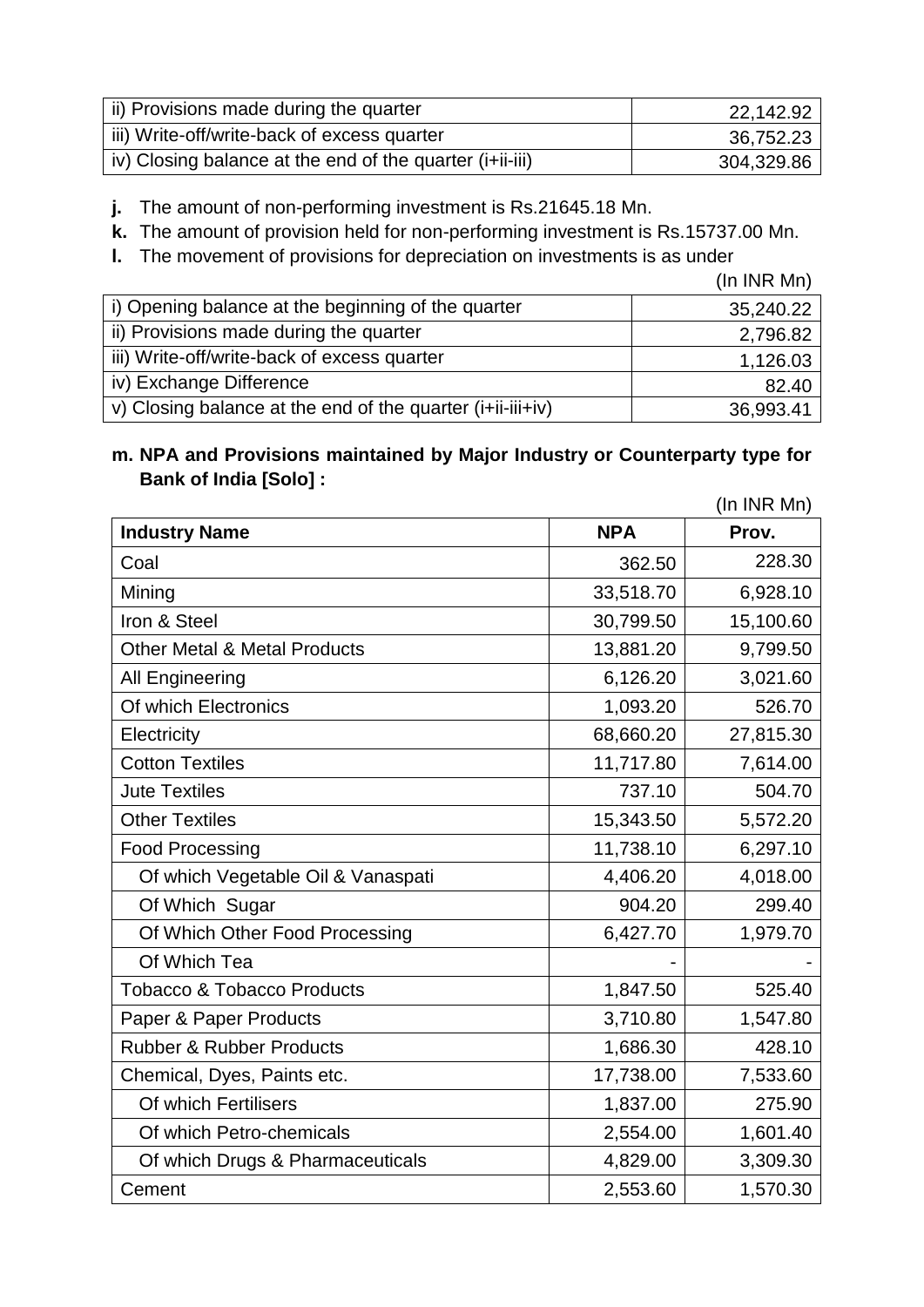| Leather & Leather Products                               | 469.40     | 184.10     |
|----------------------------------------------------------|------------|------------|
| Gems & Jewellery                                         | 24,174.00  | 8,151.50   |
| Construction                                             | 5,026.00   | 790.60     |
| Petroleum                                                | 3,680.30   | 3,040.50   |
| <b>Automobiles including Trucks</b>                      | 10,703.00  | 4,305.60   |
| <b>Computer Software</b>                                 | 4,709.30   | 1,096.50   |
| Infrastructure*                                          | 107,797.70 | 51,463.80  |
| Of which Power                                           | 68,660.20  | 27,815.30  |
| Of which Telecommunications                              | 2,351.20   | 1,059.80   |
| Of which Roads & Ports                                   | 27,384.40  | 15,784.10  |
| <b>Other Industries</b>                                  | 9,401.90   | 6,804.60   |
| Residuary Other Advances (to balance with Gross<br>Adv.) | 298,562.27 | 168,625.96 |
| <b>Total</b>                                             | 606,882.77 | 304,329.86 |

# **n. Geography wise NPA and Provision [for Bank of India Solo]:**

(In INR Mn)

|                          |            |            | .          |
|--------------------------|------------|------------|------------|
|                          | Domestic   | Overseas   | Total      |
| <b>Gross NPA</b>         | 497,761.58 | 108,283.11 | 606,044.69 |
| <b>Provision for NPA</b> | 237,560.90 | 66,546.20  | 304,107.10 |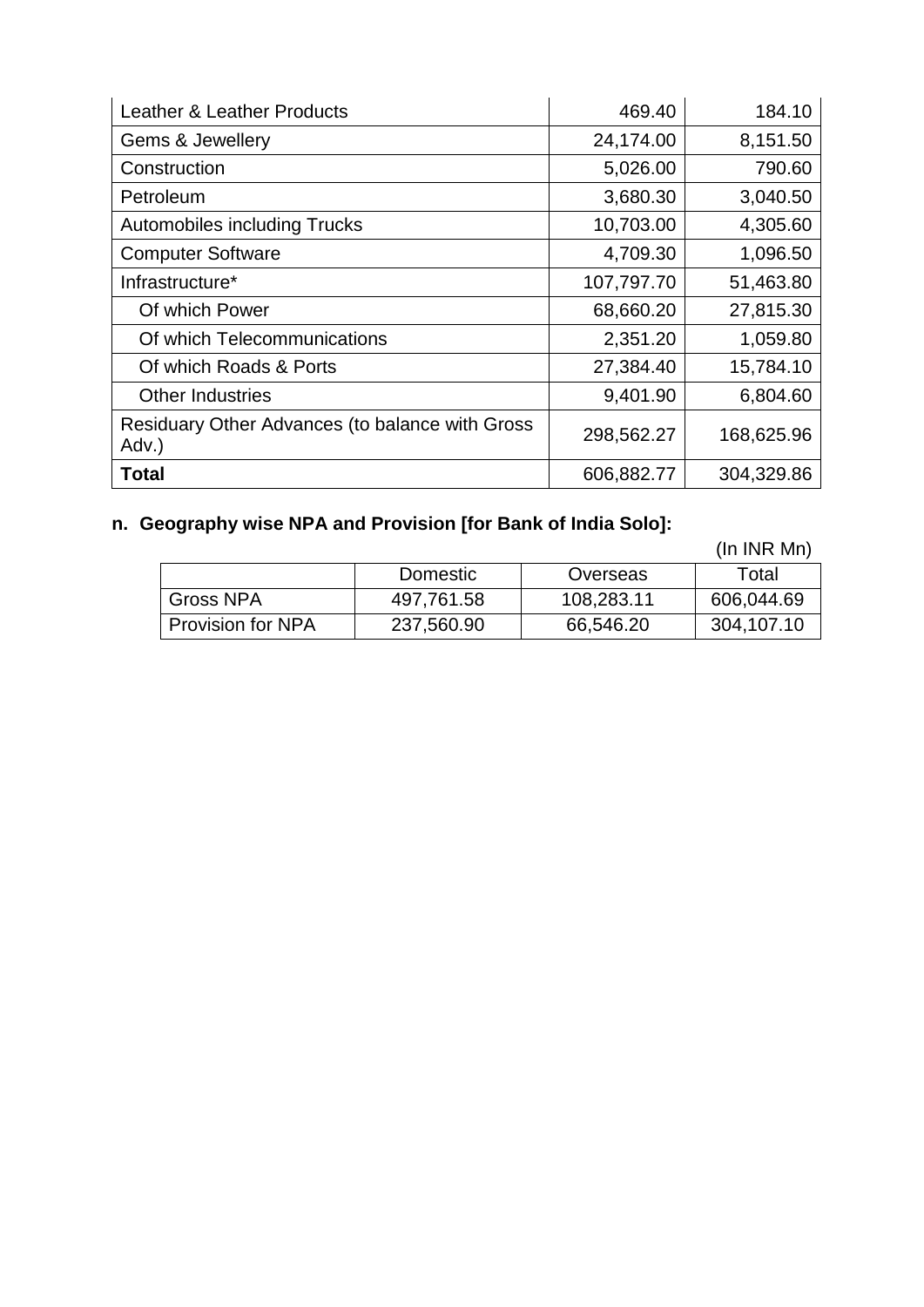# **Table DF-4**

# **Credit Risk: Disclosures For Portfolios Subject To The Standardised Approach**

- **i. Qualitative Disclosure**
- *a) For portfolios under the standardized approach:*
- *Names of Credit Rating agencies used, plus reasons for any changes*
- *Types of exposure for which each agency is used; and*
- *A description of the process used to transfer public issue ratings on to comparable assets in the banking book;*

# **A. BANK OF INDIA**

- 1. The Bank has approved using the general rating of the following credit rating agencies for risk weighting under the standardized approach for CRAR calculations CRISIL, ICRA, INDIA RATINGS, BRICKWORK, SMERA, and CARE for domestic claims and S&P FITCH and Moody's for claims on nonresident corporates, foreign banks and foreign sovereigns. SME ratings are not being used, as they are not approved by RBI.
- 2. The ratings of all these agencies are being used for all exposures subjected to rating for risk weighting purposes under the standardized approach for CRAR calculations under Basel-II.

The process used to transfer public issue ratings on to comparable assets in the banking book is as per regulatory requirements of RBI. The public ratings published by the rating agencies on their website are used for this purpose. Only, ratings which are in force as per monthly bulletin of the concerned rating agency and which have been reviewed at least once during the previous 15 months are used.

For all the exposures on a particular counterparty, bank uses the rating of only one agency, even though these exposures are rated by more than one with exception being where each of the exposures is rated by only one of the approved rating agencies.

- 3. To be eligible for risk-weighting purposes, it is ensured that the external credit assessment takes into account and reflects the entire amount of credit risk exposure the bank has with regard to all payments owed to it. Even while extending an issuer or an issue specific rating to any other exposure on the same counterparty it is extended to the entire amount of credit risk exposure i.e., both principal and interest. External assessments for one entity within a corporate group is not used to risk weight other entities within the same group.
- 4. For assets that have contractual maturity less than or equal to one year, short term ratings are used while for other assets, long term ratings are used. For Cash Credit exposures long term ratings are taken.
- 5. Where an issuer has a long-term exposure with an external long term rating that warrants a risk weight of 150%, all unrated claims on the same counterparty whether short-term or long-term, also receive a 150% risk weight, except in cases where credit risk mitigation techniques are used for such claims. Similar is the case with short-term rating.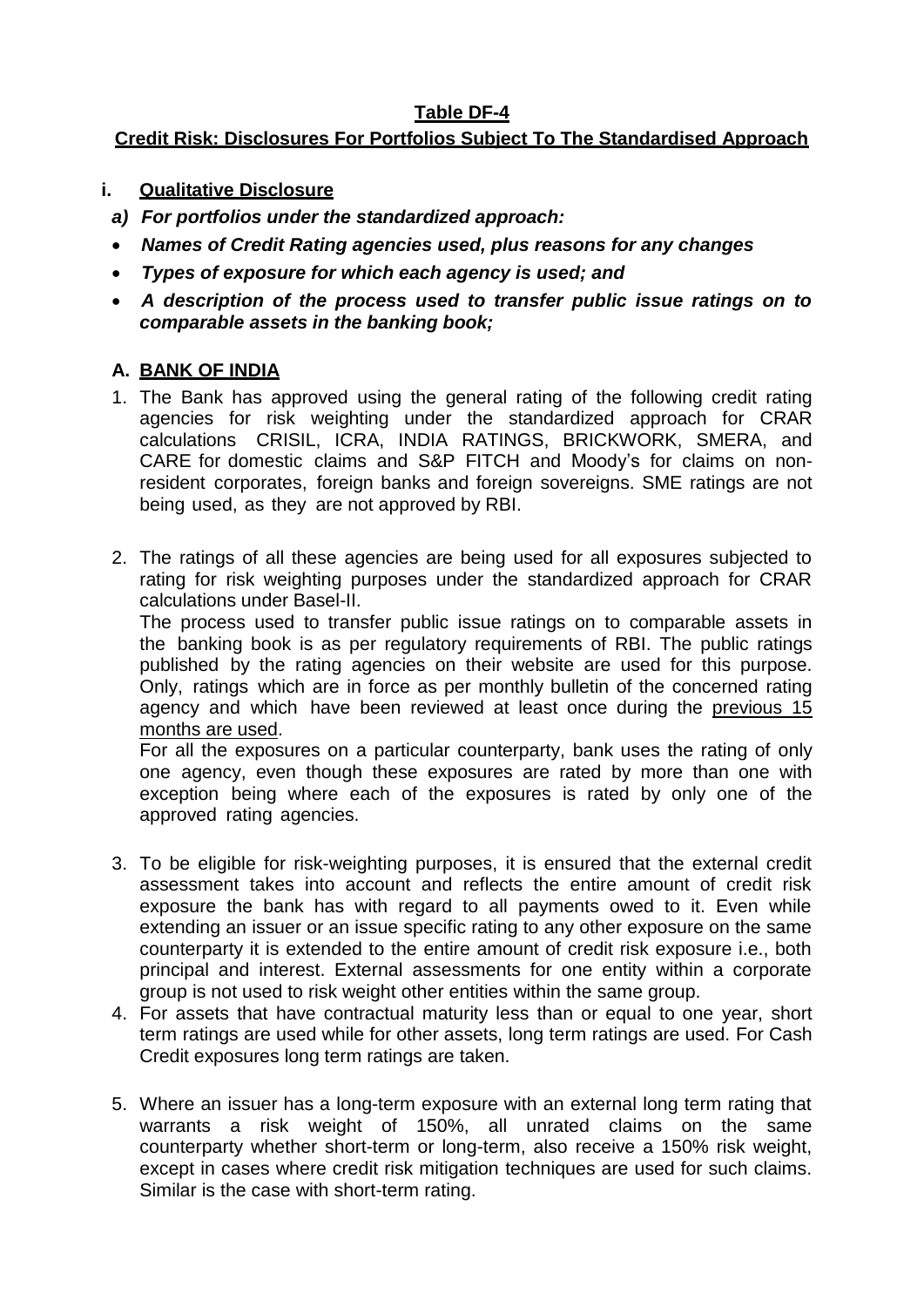- 6. The long-term ratings assigned by the approved rating agencies are directly mapped to the risk weights under the Standardized Approach for long-term exposures. On the contrary, the unrated short-term claim on counter-party attracts a risk weight of at least one level higher than the risk weight applicable to the rated short-term claim on that counter-party. Issue-specific short-term ratings are used to derive risk weights for claims arising from the rated facility against banks and a corporate's short-term rating is not used to support a risk weight for an unrated long-term claim.
- 7. If there are two ratings accorded by eligible credit rating agencies, which map into different risk weights, the higher risk weight is applied. If there are three or more ratings accorded by eligible credit rating agencies with different risk weights, the ratings corresponding to the two lowest risk weights are referred to and the higher of those two risk weights are applied, i.e., the second lowest risk weight.
- 8. The RW of the investment claim is based on specific rating by a chosen credit rating agency, where the claim is not an investment in a specific assessed issue:
- i. The rating applicable to the specific debt (where the rating maps into a risk weight lower than that which applies to an unrated claim) is applied to the bank's un- assessed claim only if this claim ranks pari passu or senior to the specific rated debt in all respects and the maturity of the un-assessed claim is not later than the maturity of the rated claim, except where the rated claim is a short term obligation.
- ii. If either the issuer or single issue has been assigned a rating which maps into a risk weight equal to or higher than that which applies to unrated claims, an unrated claim on the same counterparty, is assigned the same risk weight as is applicable to the rated exposure, if this claim ranks pari passu or junior to the rated exposure in all respects.

#### **B. PT Bank of India Indonesia Tbk (Subsidiary)**

As per prevailing norms in the Country credit rating is not required to be done by any external credit rating agency.

## **C. Bank of India (Tanzania) Ltd, Bank of India (Uganda) Ltd) and Bank of India (Botswana) Ltd.**

As per prevailing norms in the Country credit rating is not required to be done by any external credit rating agency. There is no credit rating agency operating/working in the Country.

#### **D. Bank of India (New Zealand) Ltd. (Subsidiary)**

Credit risk is disclosed through General Disclosure Statement on quarterly basis as per the requirements.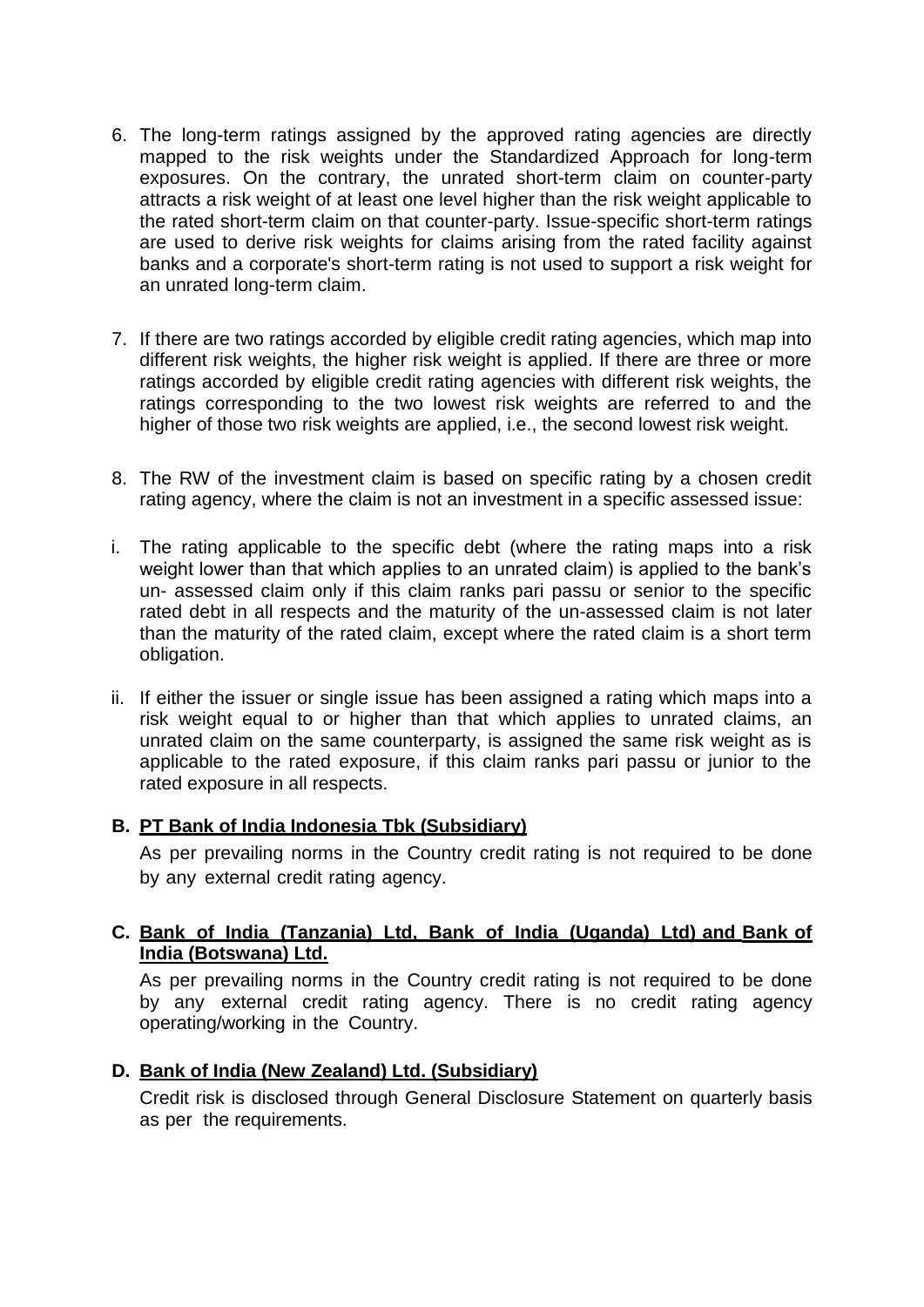# **ii. Quantitative Disclosures**

|                                                                          | (In INR Mn)  |
|--------------------------------------------------------------------------|--------------|
| For exposure amounts after risk mitigation subject to the                |              |
| standardized approach, amount of a bank's outstanding (rated and         |              |
| unrated) in the following three major risk buckets as well as those that |              |
| are deducted;                                                            |              |
| The total credit exposure of BOI Solo of the bank (subject to            |              |
| standardized approach), are classified under major risk buckets are      |              |
| as under: -                                                              |              |
| Below 100 % risk weight:                                                 | 52,20,924.73 |
| 100 % risk weight:                                                       | 10,93,923.34 |
| More than 100 % risk weight:                                             | 4,18,668.48  |
| Deducted                                                                 |              |

# **Table DF 17**

# **Summary Comparison of Accounting Assets vs. Leverage Ratio Exposure Measure**

(In INR Mn)

|                | Item                                                         | Amount       |
|----------------|--------------------------------------------------------------|--------------|
| 1              | Total consolidated assets as per published financial         |              |
|                | statements                                                   | 6,017,584.49 |
| $\overline{2}$ | Adjustment for investments in<br>banking,<br>financial,      |              |
|                | insurance or commercial entities that are consolidated for   |              |
|                | accounting purposes but outside the scope of regulatory      |              |
|                | consolidation                                                |              |
| 3              | Adjustment for fiduciary assets recognized on the balance    |              |
|                | sheet pursuant to the operative accounting framework but     |              |
|                | excluded from the leverage ratio exposure measure            |              |
| 4              | Adjustments for derivative financial instruments             | 15,312.88    |
| 5              | Adjustment for securities financing transactions (i.e. repos |              |
|                | and similar secured lending)                                 |              |
| 6              | Adjustment for off-balance sheet items (i.e. conversion to   |              |
|                | equivalent amounts of off- balance<br>sheet<br>credit        | 489,715.70   |
|                | exposures)                                                   |              |
| $\overline{7}$ | Other adjustments                                            | (63,240.40)  |
| 8              | Leverage ratio exposure                                      | 6,459,372.67 |